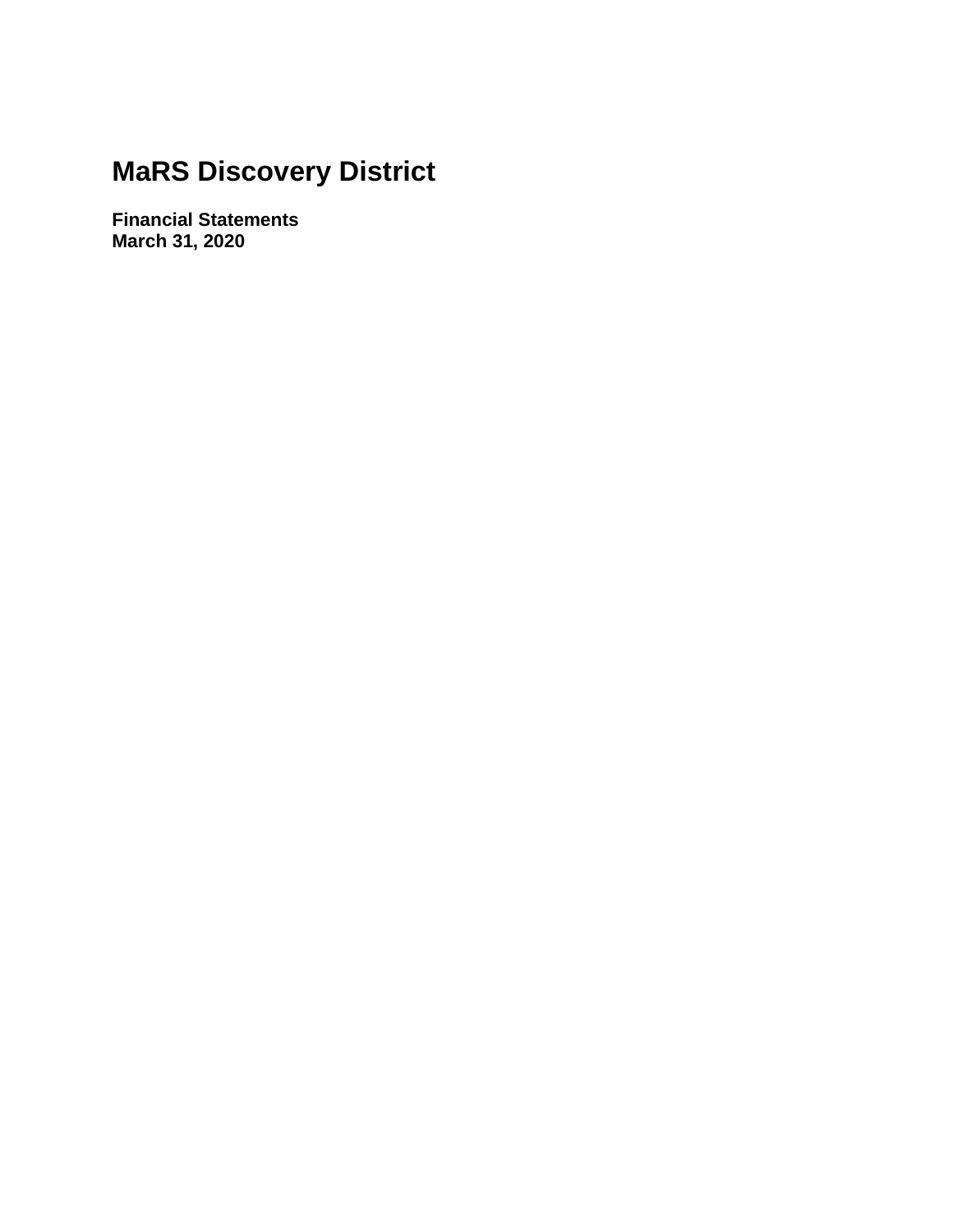

# *Independent auditor's report*

To the Board of Directors of MaRS Discovery District

# *Our opinion*

In our opinion, the accompanying financial statements present fairly, in all material respects, the financial position of MaRS Discovery District (the Organization) as at March 31, 2020 and the results of its operations and its cash flows for the year then ended in accordance with Canadian accounting standards for not-for-profit organizations.

# **What we have audited**

The Organization's financial statements comprise:

- the statement of financial position as at March 31, 2020;
- the statement of operations for the year then ended;
- the statement of changes in net assets for the year then ended;
- the statement of cash flows for the year then ended; and
- the notes to the financial statements, which include a summary of significant accounting policies.

# *Basis for opinion*

We conducted our audit in accordance with Canadian generally accepted auditing standards. Our responsibilities under those standards are further described in the *Auditor's responsibilities for the audit of the financial statements* section of our report.

We believe that the audit evidence we have obtained is sufficient and appropriate to provide a basis for our opinion.

## **Independence**

We are independent of the Organization in accordance with the ethical requirements that are relevant to our audit of the financial statements in Canada. We have fulfilled our other ethical responsibilities in accordance with these requirements.

# *Responsibilities of management and those charged with governance for the financial statements*

Management is responsible for the preparation and fair presentation of the financial statements in accordance with Canadian accounting standards for not-for-profit organizations, and for such internal control as management determines is necessary to enable the preparation of financial statements that are free from material misstatement, whether due to fraud or error.

*PricewaterhouseCoopers LLP PwC Tower, 18 York Street, Suite 2600, Toronto, Ontario, Canada M5J 0B2 T: +1 416 863 1133, F: +1 416 365 8215* 

"PwC" refers to PricewaterhouseCoopers LLP, an Ontario limited liability partnership.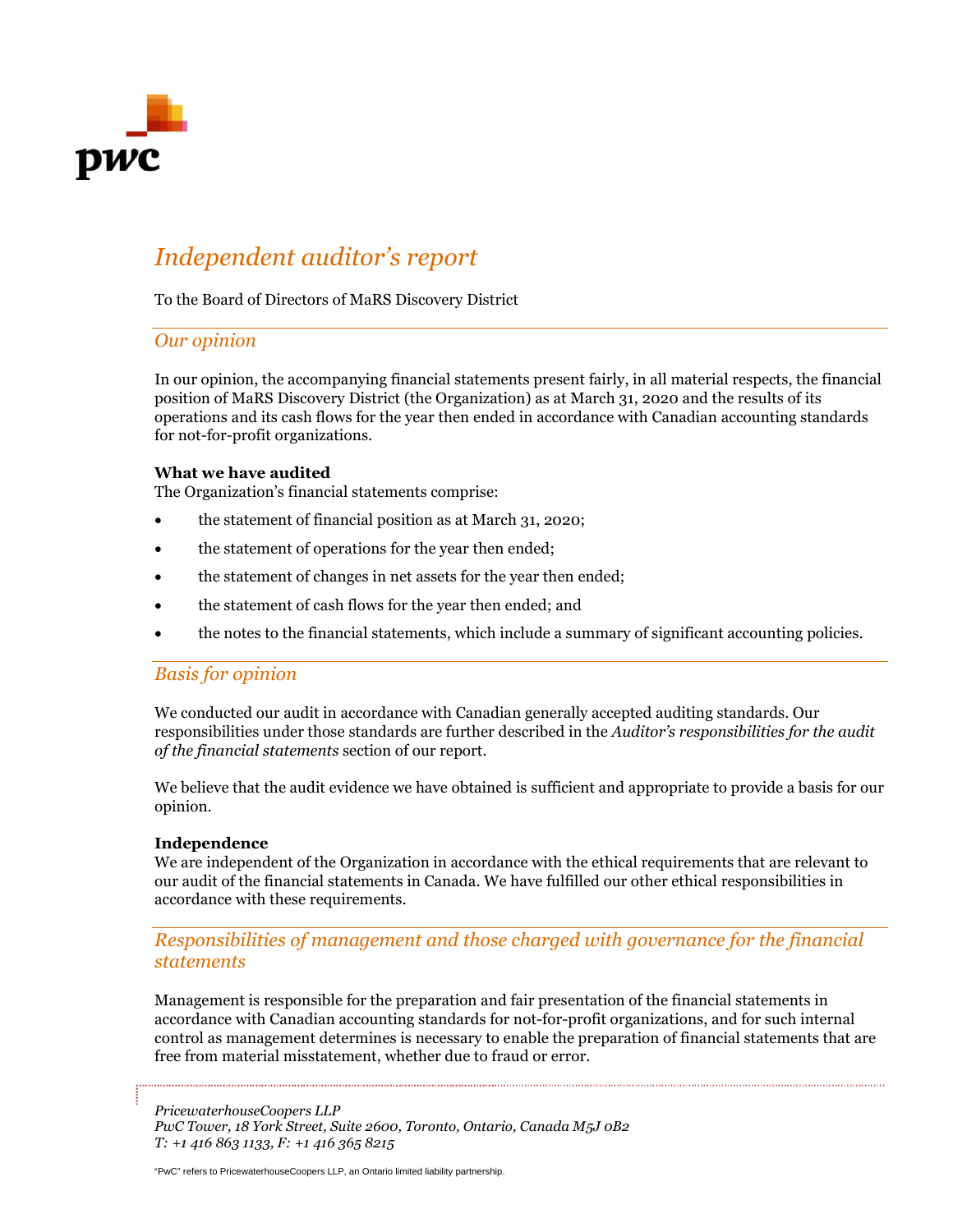

In preparing the financial statements, management is responsible for assessing the Organization's ability to continue as a going concern, disclosing, as applicable, matters related to going concern and using the going concern basis of accounting unless management either intends to liquidate the Organization or to cease operations, or has no realistic alternative but to do so.

Those charged with governance are responsible for overseeing the Organization's financial reporting process.

# *Auditor's responsibilities for the audit of the financial statements*

Our objectives are to obtain reasonable assurance about whether the financial statements as a whole are free from material misstatement, whether due to fraud or error, and to issue an auditor's report that includes our opinion. Reasonable assurance is a high level of assurance, but is not a guarantee that an audit conducted in accordance with Canadian generally accepted auditing standards will always detect a material misstatement when it exists. Misstatements can arise from fraud or error and are considered material if, individually or in the aggregate, they could reasonably be expected to influence the economic decisions of users taken on the basis of these financial statements.

As part of an audit in accordance with Canadian generally accepted auditing standards, we exercise professional judgment and maintain professional skepticism throughout the audit. We also:

- Identify and assess the risks of material misstatement of the financial statements, whether due to fraud or error, design and perform audit procedures responsive to those risks, and obtain audit evidence that is sufficient and appropriate to provide a basis for our opinion. The risk of not detecting a material misstatement resulting from fraud is higher than for one resulting from error, as fraud may involve collusion, forgery, intentional omissions, misrepresentations, or the override of internal control.
- Obtain an understanding of internal control relevant to the audit in order to design audit procedures that are appropriate in the circumstances, but not for the purpose of expressing an opinion on the effectiveness of the Organization's internal control.
- Evaluate the appropriateness of accounting policies used and the reasonableness of accounting estimates and related disclosures made by management.
- Conclude on the appropriateness of management's use of the going concern basis of accounting and, based on the audit evidence obtained, whether a material uncertainty exists related to events or conditions that may cast significant doubt on the Organization's ability to continue as a going concern. If we conclude that a material uncertainty exists, we are required to draw attention in our auditor's report to the related disclosures in the financial statements or, if such disclosures are inadequate, to modify our opinion. Our conclusions are based on the audit evidence obtained up to the date of our auditor's report. However, future events or conditions may cause the Organization to cease to continue as a going concern.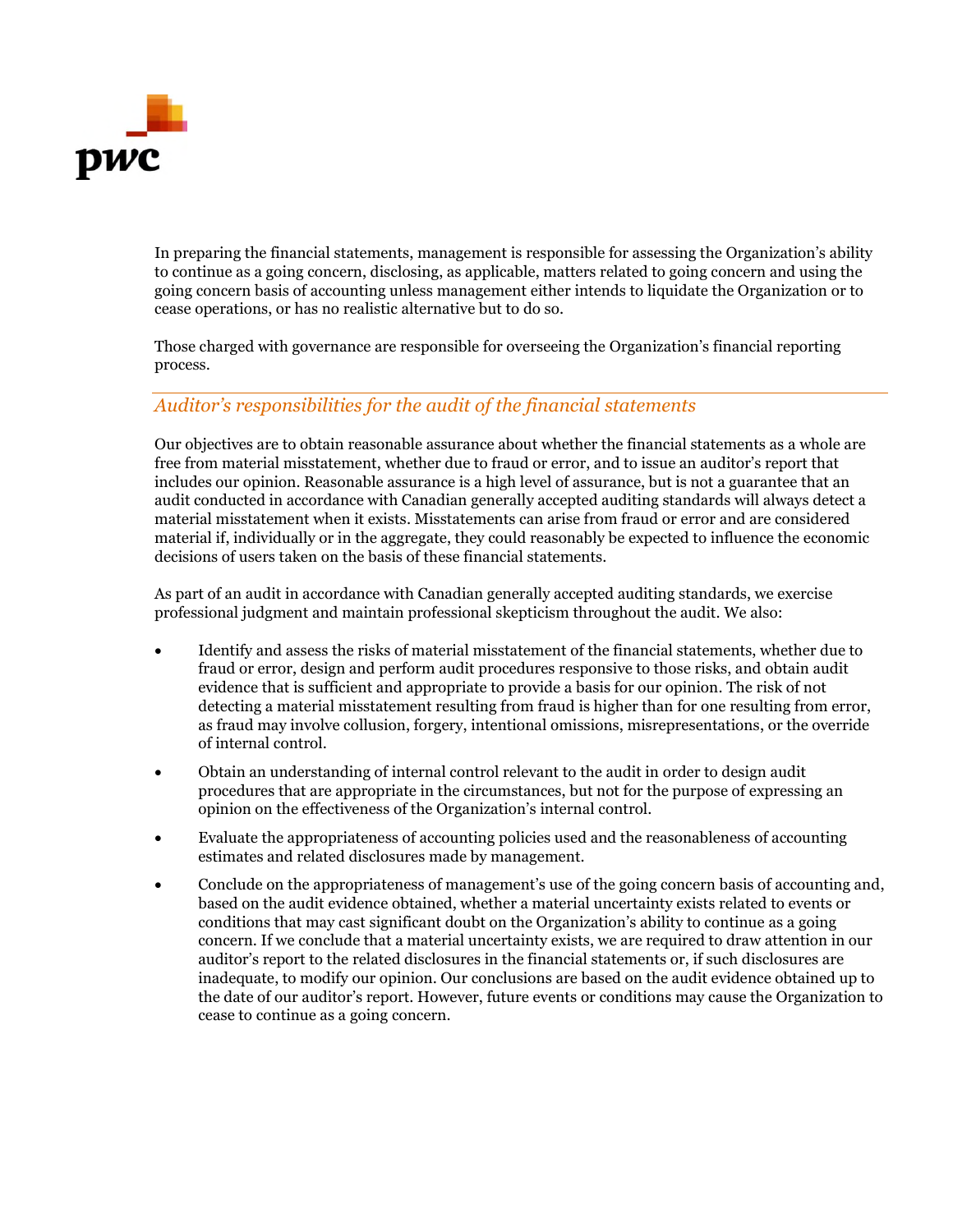

 Evaluate the overall presentation, structure and content of the financial statements, including the disclosures, and whether the financial statements represent the underlying transactions and events in a manner that achieves fair presentation.

We communicate with those charged with governance regarding, among other matters, the planned scope and timing of the audit and significant audit findings, including any significant deficiencies in internal control that we identify during our audit.

Pricewaterhouse Coopers LLP

Chartered Professional Accountants, Licensed Public Accountants

Toronto, Ontario June 29, 2020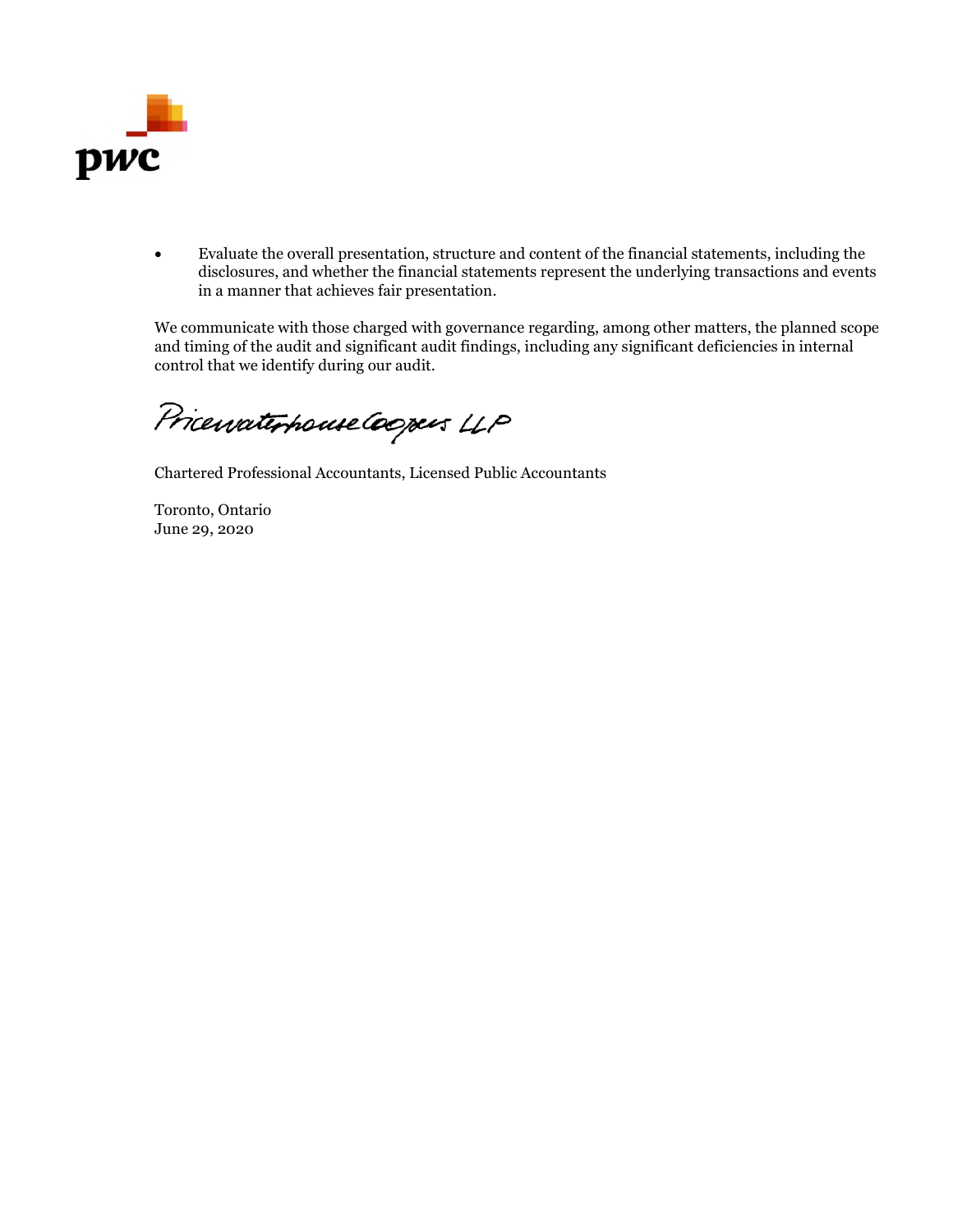# Statement of Financial Position

**As at March 31, 2020** 

(in thousands of Canadian dollars, unless otherwise stated)

|                                              | 2020     | 2019      |
|----------------------------------------------|----------|-----------|
| <b>Assets</b>                                |          | (note 18) |
|                                              |          |           |
| <b>Current assets</b>                        |          |           |
| Cash (note 3)                                | \$8,634  | \$19,531  |
| Receivables and prepayments (note 4)         | 3,657    | 2,926     |
| Government receivables                       | 1,441    | 2,227     |
| Due from related parties (note 5)            | 376      | 857       |
|                                              | \$14,108 | \$25,541  |
| Due from related parties (note 5)            |          | 234       |
| Long-term receivable                         | 70       | 70        |
| Investments (note 6)                         | 1,094    | 1,012     |
| Cash and investments (note 3)                | 15,000   | 14,834    |
| Investment in related parties (note 7)       | 36,162   | 37,405    |
| Capital assets (note 10)                     | 198      | 1,116     |
|                                              | \$66,632 | \$80,212  |
| <b>Liabilities</b>                           |          |           |
|                                              |          |           |
| <b>Current liabilities</b>                   |          |           |
| Accounts payable and accrued liabilities     | \$4,831  | \$6,029   |
| Deferred revenue                             | 926      | 1,889     |
| Restricted contributions (note 12)           | 7,374    | 17,076    |
|                                              | \$13,131 | \$24,994  |
| Long-term restricted contributions (note 13) | \$10,000 | \$9,834   |
| <b>Net Assets</b>                            |          |           |
| <b>Unrestricted</b>                          | \$2,141  | \$1,863   |
| Internally restricted (note 14)              |          | 43,521    |
|                                              | 41,360   |           |
|                                              | \$43,501 | \$45,384  |
|                                              | \$66,632 | \$80,212  |

**Contingencies** (note 15)

**Approved by the Board of Directors**

The accompanying notes are an integral part of these financial statements.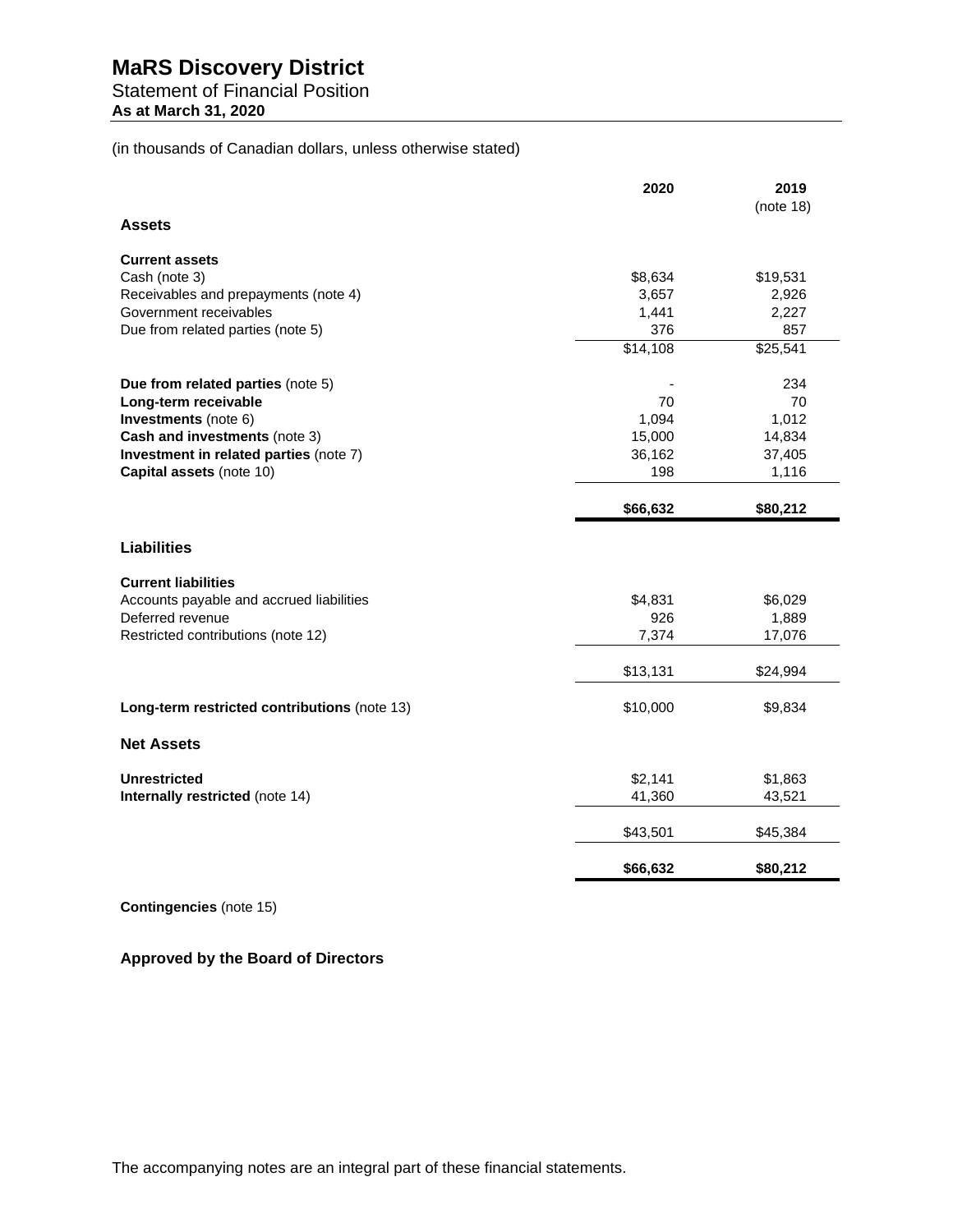# Statement of Operations **For the year ended March 31, 2020**

(in thousands of Canadian dollars, unless otherwise stated)

|                                                 | 2020      | 2019      |
|-------------------------------------------------|-----------|-----------|
| <b>Revenues</b>                                 |           |           |
| Restricted provincial grants (note 12)          | \$11,543  | \$16,620  |
| Restricted federal grants (note 12)             | 6,051     | 3,363     |
| Professional fees                               | 5,190     | 3,761     |
| Restricted other grants and donations (note 12) | 4,717     | 3,281     |
| Sponsorship and partnership revenue             | 2,831     | 3,761     |
| Events fees                                     | 1,802     | 2,171     |
| Related party revenue (note 5)                  | 713       | 1,011     |
| Other income                                    | 545       | 1,012     |
|                                                 | 33,392    | 34,980    |
| Partner payments (note 12)                      | 9,214     | 14,134    |
|                                                 |           |           |
|                                                 | \$42,606  | \$49,114  |
|                                                 |           |           |
| <b>Expenses</b><br>Employees and contractors    | \$23,478  | \$23,293  |
| Program operating                               | 5,046     | 6,455     |
| Outsourced services                             | 3,091     | 3,426     |
| Rent expense (note 5)                           | 2,819     | 2,775     |
| Supplies                                        | 1,877     | 1,840     |
| Administration and other                        | 1,157     | 1,213     |
| Amortization                                    | 759       | 488       |
|                                                 | 38,227    | 39,490    |
| Partner payments (note 12)                      | 9,214     | 14,134    |
|                                                 | \$47,441  | \$53,624  |
|                                                 |           |           |
|                                                 | (\$4,835) | (\$4,510) |
| Income of MaRS Phase 1 Investment Fund (note 7) | \$4,827   | \$4,761   |
|                                                 | (\$8)     | \$251     |
| (Loss) of MaRS Phase 2 Investment Fund (note 7) | (1, 875)  | (2, 534)  |
| Net (loss) for the year                         | (\$1,883) | (\$2,283) |

The accompanying notes are an integral part of these financial statements.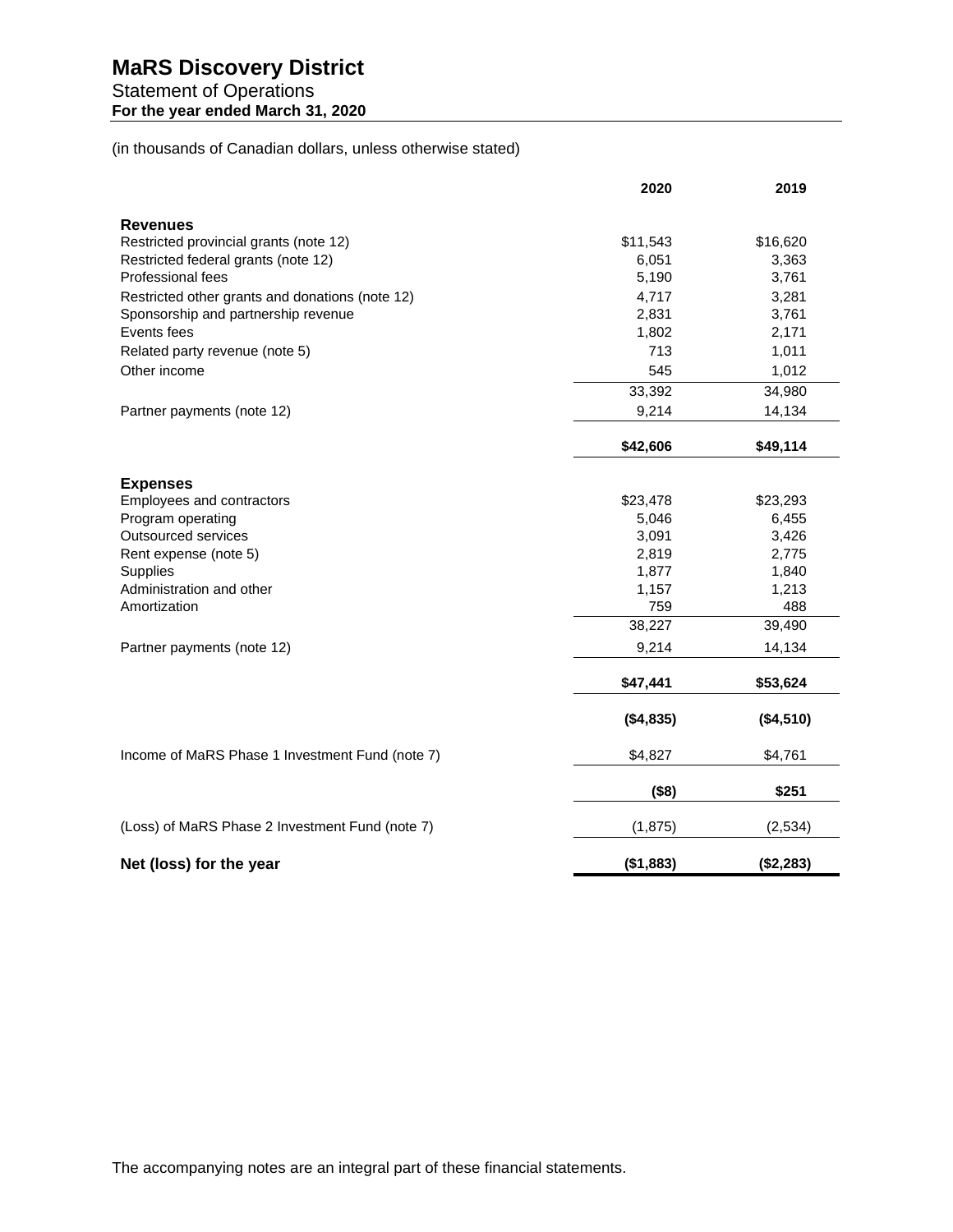# Statement of Changes in Net Assets

**For the year ended March 31, 2020** 

(in thousands of Canadian dollars, unless otherwise stated)

|                                |              |                                              | 2020     |
|--------------------------------|--------------|----------------------------------------------|----------|
|                                | Unrestricted | <b>Internally</b><br>restricted<br>(note 14) | Total    |
| Net assets - beginning of year | \$1,863      | \$43,521                                     | \$45,384 |
| Net (loss) for the year        | (1,883)      |                                              | (1,883)  |
| Inter-fund transfer (note 14)  | 2,161        | (2, 161)                                     |          |
| Net assets – end of year       | \$2,141      | \$41,360                                     | \$43,501 |

|                                |              |                                              | 2019     |
|--------------------------------|--------------|----------------------------------------------|----------|
|                                | Unrestricted | <b>Internally</b><br>restricted<br>(note 14) | Total    |
| Net assets – beginning of year | \$6,563      | \$41.104                                     | \$47,667 |
| Net income for the year        | (2, 283)     |                                              | (2,283)  |
| Inter-fund transfer (note 14)  | (2, 417)     | 2,417                                        |          |
| Net assets – end of year       | \$1,863      | \$43,521                                     | \$45,384 |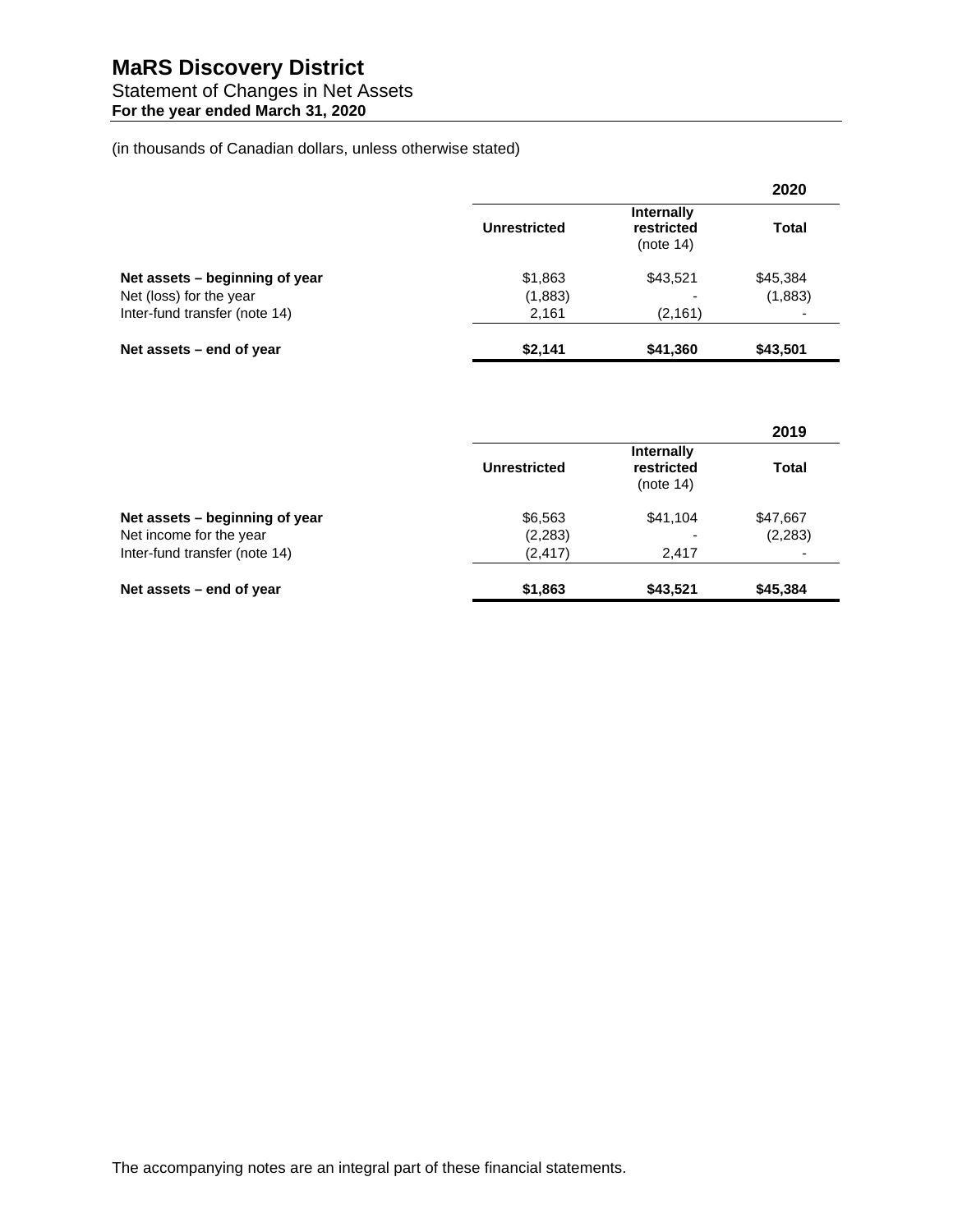Statement of Cash Flows **For the year ended March 31, 2020** 

(in thousands of Canadian dollars, unless otherwise stated)

|                                                     | 2020       | 2019      |
|-----------------------------------------------------|------------|-----------|
| Cash provided by (used in)                          |            |           |
| <b>Operating activities</b>                         |            |           |
| Net (loss) for the year<br>Items not affecting cash | (\$1,883)  | (\$2,283) |
| (Income) of related parties                         | (2,952)    | (2,227)   |
| Amortization of capital assets                      | 759        | 488       |
| Changes in working capital balances (note 16)       | (8,068)    | 1,109     |
|                                                     | (\$12,144) | (\$2,913) |
| <b>Financing activities</b>                         |            |           |
| Distribution from related parties                   | \$1,336    | \$2,214   |
|                                                     | \$1,336    | \$2,214   |
| <b>Investing activities</b>                         |            |           |
| Net change in long term deposits                    | (\$166)    | (\$5,165) |
| Investment (note 6)                                 | 77         | (422)     |
| Additions to capital assets                         |            | (136)     |
|                                                     | (\$89)     | (\$5,723) |
|                                                     |            |           |
| (Decrease) in cash during the year                  | (\$10,897) | (\$6,422) |
| Cash - beginning of year                            | \$19,531   | \$25,953  |
| Cash – end of year                                  | \$8,634    | \$19,531  |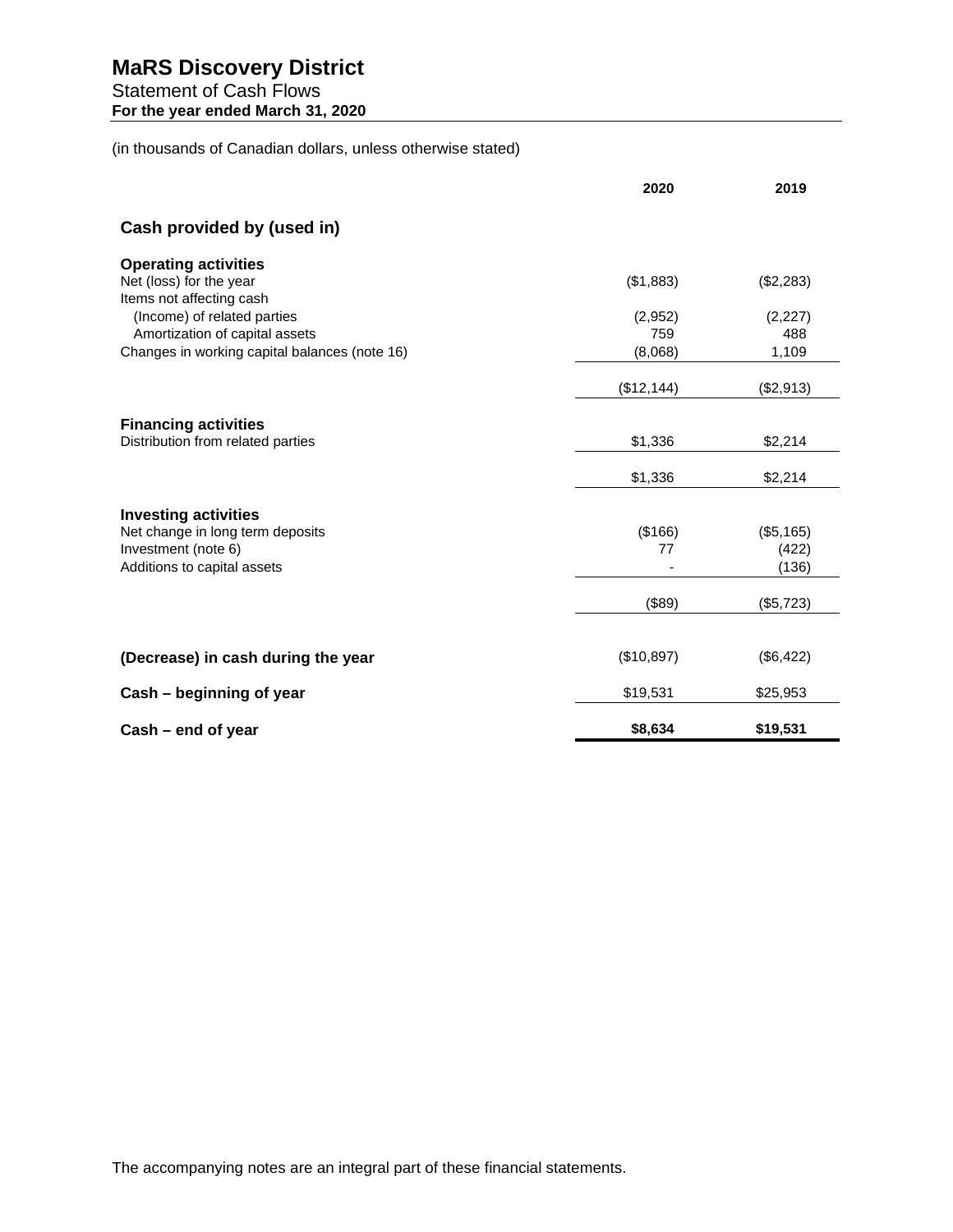Notes to Financial Statements **March 31, 2020** 

(in thousands of Canadian dollars, unless otherwise stated)

# **1. Description of organization**

MaRS Discovery District (MaRS or the organization) is dedicated to improving Canada's social and economic prosperity from its science, technology and social innovations. MaRS' core programs include business advisory services, education and market intelligence to attract and equip Canadian innovators with the skills, tools and networks they need to thrive and grow in the global knowledge economy. MaRS also works to remove systems barriers by conducting research and working collaboratively with governments and public agencies, innovators, established businesses and community partners to determine how to increase the ease and effectiveness of the adoption of new innovations. MaRS administers partner payment grants on behalf of the Province of Ontario and the Government of Canada by providing flow-through grant funding.

MaRS is an organization without share capital, incorporated on August 27, 2001 under the laws of Canada. In October 2014, MaRS was granted continuance under the Canada Not-for-profit Corporations Act. As a registered charity (87668 2717 RR0001) under the Income Tax Act, the organization is exempt from income taxes.

### **Related entities – real estate**

The MaRS Centre, which is located on the south side of College Street between University Avenue and Elizabeth Street in downtown Toronto, is a world-class innovation hub dedicated to catalyzing convergence of the region's science, technology and social innovations to improve economic and societal outcomes for Canadians. The Centre includes properties that are held by three separate related entities.

#### MaRS Phase 1 Investment Trust, MaRS Phase 1 Inc. and 2550106 Ontario Inc. (note 7)

In December 2016, MaRS become the sole unitholder and sole beneficiary of the MaRS Phase 1 Investment Trust (Phase 1 Trust) and the 100% sole shareholder of both MaRS Phase 1 Inc. (Phase 1 Inc.) and 2550106 Ontario Inc. (2550106 Ontario). The Phase 1 Trust holds the South Tower and Heritage Building located at 101 College Street.

Phase 1 Inc. is an Ontario for-profit company whose sole activity is to act as Trustee for Phase 1 Trust. Phase 1 Inc. in its capacity as trustee executes contracts and other legal and financial instruments for Phase 1 Trust, but does not record any financial activity of its own.

2550106 Ontario is an Ontario for-profit company whose sole activity is to hold the legal and registered title to the Phase 1 lands as bare trustee for MaRS but does not record any financial activity of its own.

# MaRS Phase 2 Investment Trust and MaRS Phase 2 Inc. (note 7)

MaRS is an 80% unitholder and beneficiary of the MaRS Phase 2 Investment Trust (Phase 2 Trust) and the 80% shareholder of MaRS Phase 2 Inc. (Phase 2 Inc.). The University of Toronto holds a 20% interest in Phase 2 Trust and Phase 2 Inc. The Phase 2 Trust holds the West Tower, located at 661 University Avenue.

Phase 2 Inc. is an Ontario for-profit company whose sole activity is to act as Trustee for Phase 2 Trust. Phase 2 Inc. in its capacity as trustee executes contracts and other legal and financial instruments for Phase 2 Trust, but does not record any financial activity of its own.

### MaRS Development Trust

The MaRS Development Trust holds the Toronto Medical Discovery Tower (also known as the Princess Margaret Cancer Research Tower) facility, situated at the corner of College and Elizabeth Streets.

In 2002, MaRS was appointed administrator of the MaRS Development Trust (the Trust). The Trust's purpose was to issue \$100,000 in bonds to finance the property development of the Toronto Medical Discovery Tower facility (the project), for the University Health Network (UHN), to operate the project and act as landlord under the UHN lease agreement. Under the UHN lease agreement, the project has been leased in its entirety to UHN pursuant to a 30-year lease dated December 12, 2002. The Trust receives finance income that is recognized over the term of the lease in a manner that produces a constant rate of return on the investment in the lease. As beneficiary of the Trust, MaRS will assume the ownership of the project upon full repayment of the bonds in 2035.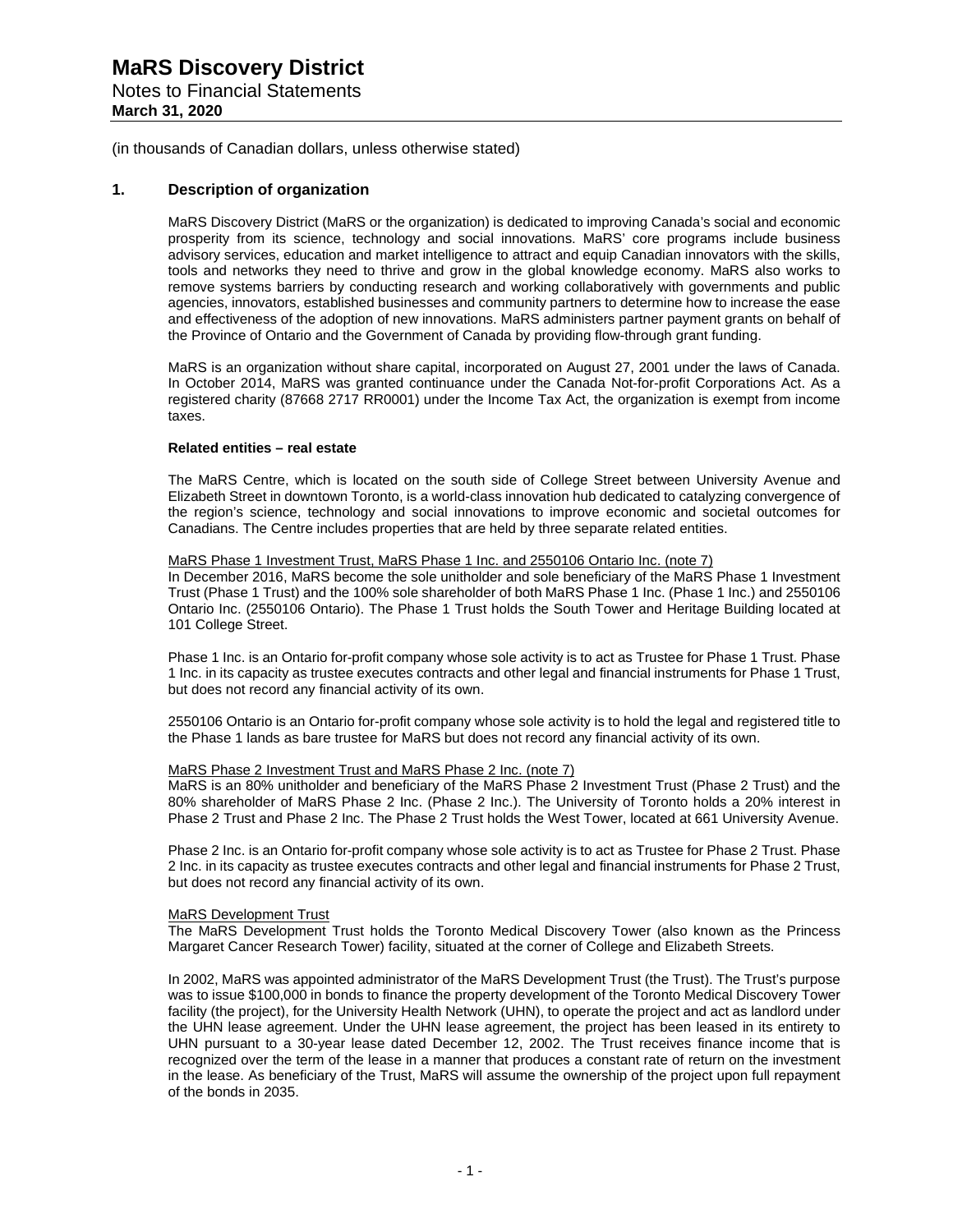**March 31, 2020** 

### (in thousands of Canadian dollars, unless otherwise stated)

#### MaRS Discovery Enterprises Inc. (note 8)

MaRS holds a 100% investment in MaRS Discovery Enterprises Inc. (MDEI), an Ontario for-profit company. MDEI is an innovation hubs management services company that provides property management, project development and related services to Phase 1 Trust, Phase 2 Trust, and MaRS. MDEI holds a 10.5% investment in Cogniciti Inc (note 6).

#### **Related entities – investment and other**

#### MaRS Investment Accelerator Fund Inc. (note 9)

MaRS controls MaRS Investment Accelerator Fund Inc. (IAF). IAF is an Ontario not-for-profit organization that administers the Investment Accelerator Fund Program on behalf of the Province of Ontario.

#### MaRS Discovery Services Inc.

MaRS controls MaRS Discovery Services Inc. (MDSI), an Ontario not-for-profit organization. MDSI holds a 21% investment in JOLT Fund L.P.; 100% of MaRS 101 Ventures Inc.; and, 100% of MaRS Catalyst Fund General Partner Inc.

JOLT Fund L.P. is a limited partnership of private investors that has made investments in promising start-up companies developing products or services in mobile and digital technology. MaRS 101 Ventures Inc. is an Ontario for-profit company that acts as the general partner to JOLT Fund L.P.

MaRS Catalyst Fund General Partner Inc. is an Ontario for-profit company that acts as the general partner to the MaRS Catalyst Fund General Partner L.P. The MaRS Catalyst Fund General Partner L.P. acts as the general partner to the MaRS Catalyst Fund L.P. The Catalyst Fund L.P. makes capital investments, directly or indirectly, in for-profit businesses meeting the B-Corp criteria, which include standards of verified social and environmental performance, public transparency, legal accountability and aspiring to use the power of markets to solve social and environmental problems. MaRS has a 13.49% financial interest in the Catalyst Fund (note 6).

#### MaRS 101 Investments Inc.

MaRS holds 100% of MaRS 101 Investments Inc., an Ontario for-profit company that owns 10% of StandUp Distribution LP. StandUp Distribution LP. owns 1.16% of Capital in StandUp Ventures LP (Fund) which invests in high growth technology ventures lead by women entrepreneurs.

### **2. Summary of significant accounting policies**

These financial statements are prepared in accordance with Canadian accounting standards for not-for-profit organizations (ASNPO).

The significant accounting policies are as follows:

#### **Revenue recognition**

#### Grants and donations

The organization follows the deferral method of accounting for contributions, which include grants and donations. Under the deferral method, unrestricted contributions are recognized as revenue when received. Restricted contributions, and interest earned on the funds, are deferred and recognized as revenue when the related expenses are incurred. Capital grants are deferred and amortized on a basis corresponding with the amortization rate for the related capital asset.

The organization has not recognized contributions of materials or services in the statement of operations.

## Sponsorship and partnership

Sponsorship and partnership revenue is recognized over the period of the sponsorship, which may be for a period of time or a specific event. Sponsorship and partnership revenue received in advance of being earned is recorded as deferred revenue.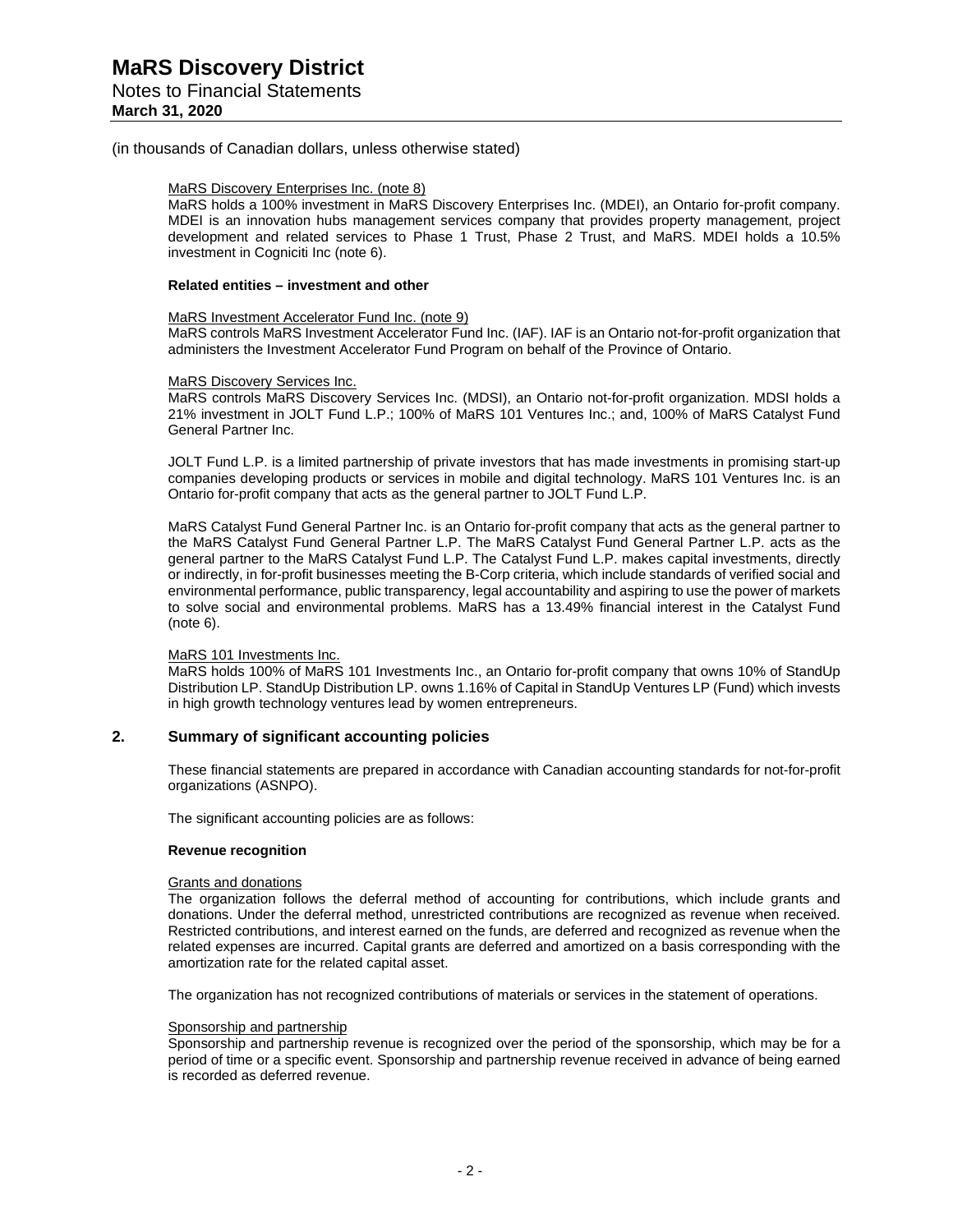# **March 31, 2020**

### (in thousands of Canadian dollars, unless otherwise stated)

#### Professional and events fees

Professional and events fees are recognized when the service has been provided. Deposits received for events are recorded as deferred revenue.

#### Other income

Other income includes distributions received from investments as well as unrestricted interest income which is recognized as revenue when earned.

#### **Capital assets**

Capital assets are recorded at cost, net of accumulated amortization and any impairments. An impairment loss equal to the excess of the carrying value over any residual value is recognized for capital assets when the asset no longer has any long-term service potential to the organization.

Amortization is recorded on a straight-line basis over the estimated useful lives of the assets as follows:

| Leasehold improvements | 8 years    |
|------------------------|------------|
| Furniture and fixtures | 5-10 years |
| Equipment              | 2-10 years |
| Software               | 3-5 years  |

#### **Investments**

For controlled, profit-oriented subsidiaries, such as Phase 1 Trust, Phase 2 Trust, and MDEI MaRS accounts for them using the equity method. Under the equity method, the investment is initially recorded at cost and the carrying value is adjusted thereafter to include MaRS' pro rata share of the earnings (loss) of the subsidiary, capital transactions and profit distribution (note 7 and note 8).

For controlled, not-for-profit organizations, such as MaRS Investment Accelerator Fund Inc., MaRS has disclosed their financial information in note 9. For MDSI and MaRS 101 Investments Inc., the financial information has not been disclosed as it is not material to the MaRS financial statements.

Other investments are recorded at cost.

### **Financial instruments**

MaRS initially records its financial assets and financial liabilities at fair value. MaRS subsequently measures all of its financial assets and financial liabilities at amortized cost. Financial assets and liabilities include cash, restricted cash, receivables, accounts payable and accrued liabilities. Financial assets are tested for impairment at the end of each reporting period where there are indicators that the assets may be impaired. Any impairment loss is recognized in the statement of operations. Transaction costs are capitalized and amortized on a straight-line basis over the useful life of the related financial instrument.

### **Use of estimates**

The preparation of financial statements in conformity with ASNPO requires management to make estimates and assumptions that affect the reported amounts of assets and liabilities and the disclosure of contingent assets and liabilities at the date of the financial statements and the reported amounts of revenues and expenses during the reporting period. Actual results could differ from those estimates. Estimates are used in determining allowance for doubtful accounts, useful life and recoverability of capital assets, and recoverability of investments and investments in related parties.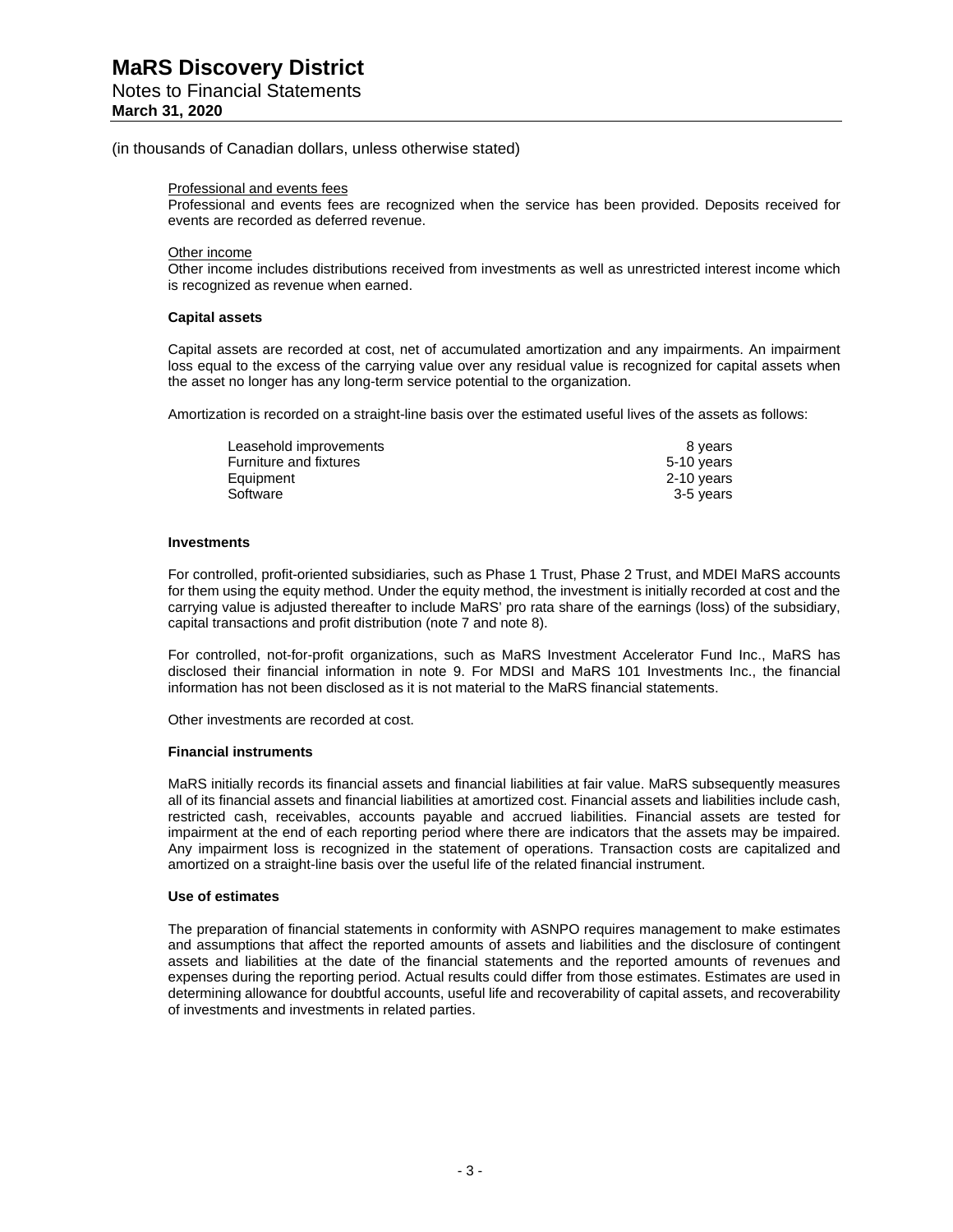# Notes to Financial Statements

**March 31, 2020** 

(in thousands of Canadian dollars, unless otherwise stated)

# **3. Cash and investments**

Cash represents cash in bank operating and savings accounts without restrictions.

Cash and investments classified as long-term represent cash and short-term investments that are equal to the total of long-term restricted contributions (note 13) and the portion of internally restricted net assets associated with future capital and other special projects (note 14).

## **4. Receivables and prepayments**

|                                                    | 2020    | 2019    |
|----------------------------------------------------|---------|---------|
| Receivables net of allowance for doubtful accounts |         |         |
| of \$254 (2019 - \$183)                            | \$3,257 | \$2,319 |
| Prepaid expenses                                   | 400     | 607     |
|                                                    | \$3,657 | \$2,926 |

## **5. Related party transactions and balances**

During the course of the year, MaRS entered into certain transactions with related parties. These transactions are in the normal course of operations and are measured at the exchange value, which is the amount of consideration established and agreed to by the related parties.

The organization provided services to Phase 1 Trust in the amount of \$96 (2019 – \$227) for information technology support, accounting, human resources and project management. MaRS has agreements with Phase 1 Trust for the lease of collaboration (event) rooms and office space. The organization paid rent to Phase 1 Trust in the amount of \$2,424 (2019 – \$2,599) during the year.

The organization provided services to Phase 2 Trust in the amount of \$387 (2019 - \$328) for information technology support, accounting, and human resources.

MDEI provides facility and event management services to the organization. During the year ended March 31, 2020, MDEI charged \$119 (2019 - nil) for those services to the organization.

The organization provided services to IAF in the amount of \$188 (2019 - \$189). The services provided included information technology support, accounting, human resources and marketing.

MaRS also provided management services to the Catalyst Fund in the amount of \$42 (2019 – \$58).

During the year, the loan of \$234 (2019 - \$234) due from MDSI that bore interest at 2% per annum was repaid.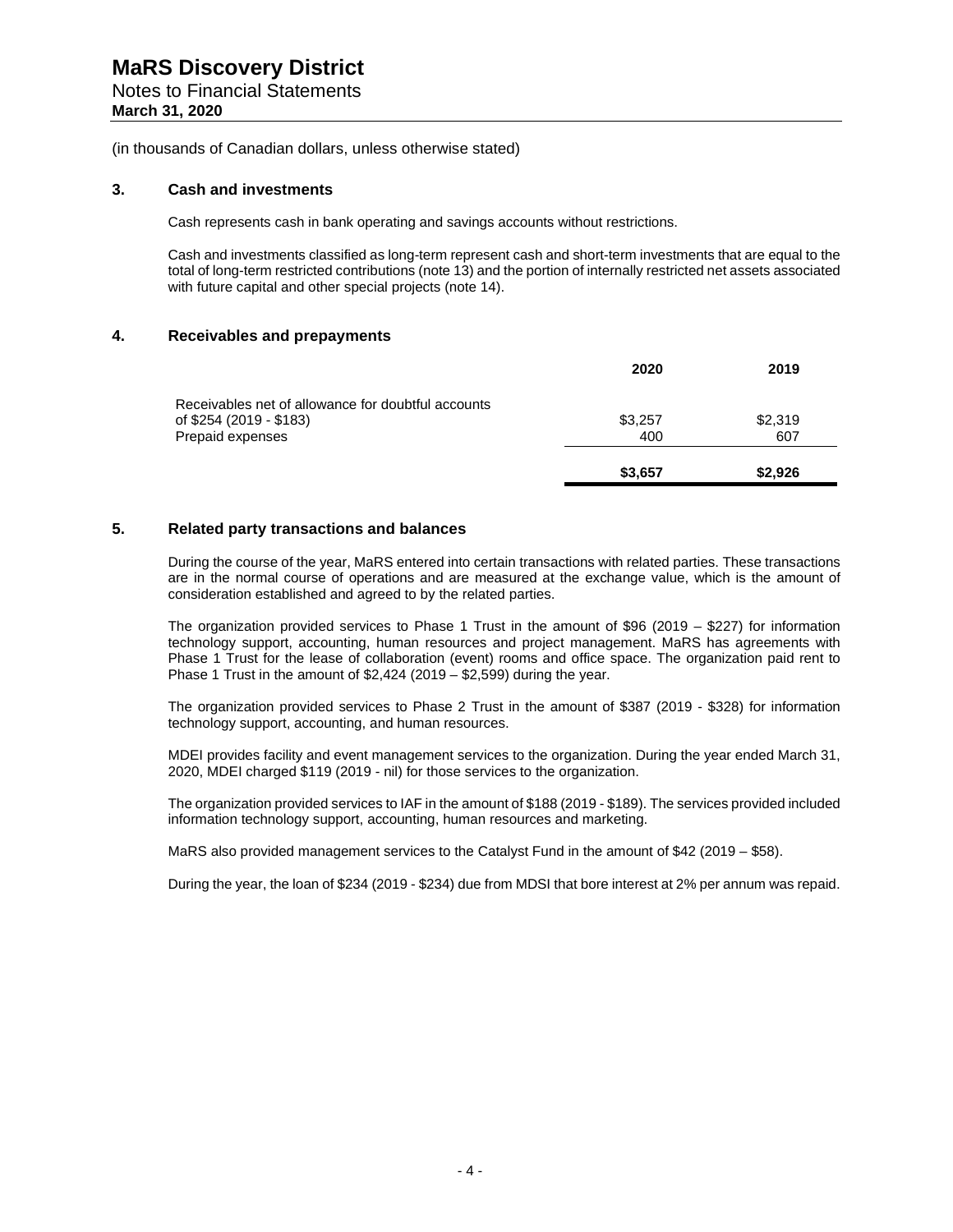# Notes to Financial Statements

**March 31, 2020** 

### (in thousands of Canadian dollars, unless otherwise stated)

The following amounts were due from (to) related parties at the end of the year.

|                                          | 2020    | 2019  |
|------------------------------------------|---------|-------|
| <b>Current (non-interest bearing)</b>    |         |       |
| Due (to) from Phase 1 Trust              | (\$308) | \$206 |
| Due from Phase 2 Trust                   | 194     | 165   |
| Due (to) MaRS Discovery Enterprises Inc. | (119)   |       |
| Due from IAF                             | 11      | 126   |
| Due from MaRS 101 Ventures Inc.          | 17      |       |
| Due from the Catalyst Fund               | 568     | 318   |
| Due from MaRS Discovery Services Inc.    | 8       |       |
| Due from MaRS Development Trust          | 5       |       |
| Due from StandUp General Partner         |         | 42    |
|                                          | \$376   | \$857 |
|                                          |         |       |
| Non-current                              |         |       |
| Loan due from MDSI                       | \$-     | \$234 |

# **6. Investments**

### Cogniciti Inc.

MaRS holds directly a 1.8% interest and indirectly, through MDEI, a 10.5% interest in Cogniciti Inc. Cogniciti Inc. was formed in 2009 through a partnership between Baycrest Centre for Geriatric Care (Baycrest), one of the world's leading cognitive science institutes, and MaRS. Since 2013 Baycrest has continued to fund Cogniciti, resulting in a dilution of MaRS' interests. Baycrest currently holds an 87.7% interest in Cogniciti. The investment was written down in fiscal 2020, and carried at a cost of nil (2019 - carried at cost of \$90).

### Triphase Accelerator Limited Partnership

MaRS holds a 4% interest (carried at cost of \$500) in Triphase Accelerator Limited Partnership (Triphase). Triphase is a biopharmaceutical company focused on accelerating oncology products from the preinvestigational new drug state to proof of concept in less time and with less capital than traditional pharmaceutical and biotechnology approaches. MaRS is entitled to receive distributions at an annual rate of 8% when declared by the General Partner of Triphase. No distribution was paid to MaRS during the year  $(2018 - $403)$ .

### The Catalyst Fund L.P. (Fund)

On December 19, 2018 MaRS subscribed for 780 Series C Units, a 13.49% interest, in the Fund for an aggregate subscription price of \$780. As of March 31, 2020, MaRS has contributed \$594 (2019 - \$422) towards its investment in the Fund.

## **7. Investment in related parties**

### MaRS Phase 1 Investment Trust and Phase 2 Investment Trust (Trusts)

The organization accounts for its interests in both real estate Trusts using the equity method. The Trusts have December fiscal year ends. MaRS records the income (loss) from each trust with a three-month lag and provides disclosure of key financial information for the period from the Trusts year end to March 31.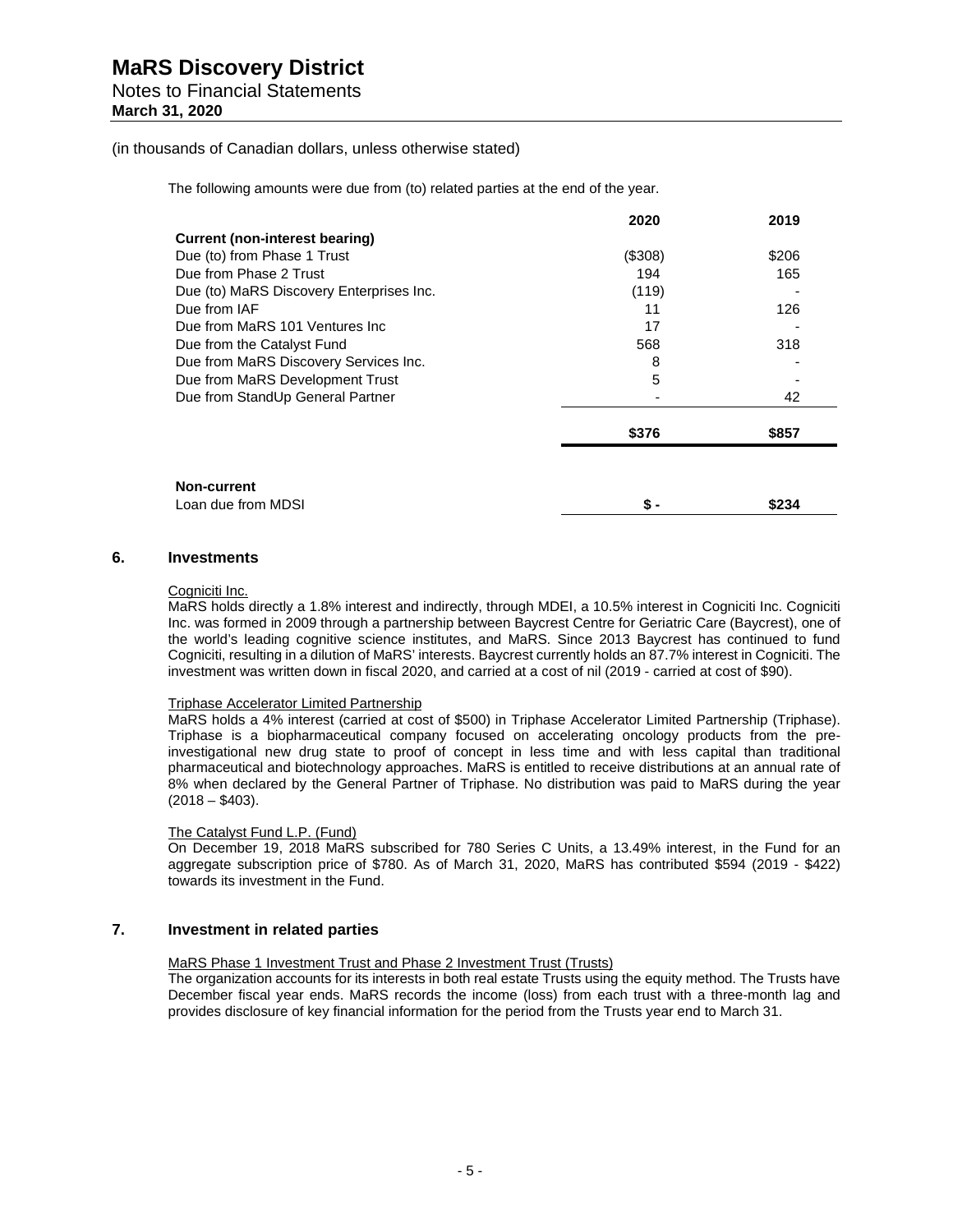Notes to Financial Statements **March 31, 2020** 

### (in thousands of Canadian dollars, unless otherwise stated)

A continuity of the investment in the Trusts is as follows:

|                         | Phase 1 | Phase 2                  | Total    |
|-------------------------|---------|--------------------------|----------|
| Balance March 31, 2018  | \$2,453 | \$37,183                 | \$39,636 |
| Net income              | 4,761   | (2,534)                  | 2,227    |
| <b>Distributions</b>    | (4,458) |                          | (4, 458) |
| Balance March 31, 2019  | 2,756   | 34.649                   | 37,405   |
| Net income              | 4,827   | (1,875)                  | 2,952    |
| Net assets transferred  | 159     | $\overline{\phantom{0}}$ | 159      |
| <b>Distributions</b>    | (4,354) | ٠                        | (4,354)  |
| Balance, March 31, 2020 | \$3,388 | \$32,774                 | \$36,162 |

On January 1, 2020, MaRS transferred the Collaboration Centre business along with the related assets and liabilities to the Phase 1 Trust. The value of the equipment transferred, net of accumulated amortization was \$159.

The assets, liabilities, unitholder's equity, revenues, expenses and cash flows (at 100%) for Phase 1 and Phase 2 Trust's as at and for the fiscal years ending December 31 are as follows:

|                                     | Dec 31, 2019 | Dec 31, 2018 |
|-------------------------------------|--------------|--------------|
| Assets                              | \$458,150    | \$472,178    |
| Liabilities                         | \$369,993    | \$379,584    |
| Unitholder's equity                 | \$88,157     | \$92,594     |
| Revenue                             | \$63,568     | \$61,268     |
| <b>Expenses</b>                     | \$63,388     | \$62,480     |
| Cash flow from operating activities | \$8,004      | \$4,765      |
| Cash flow from financing activities | (\$9,918)    | (\$9,043)    |
| Cash flow from investing activities | (\$487)      | \$4,338      |

The assets, liabilities, unitholder's equity, revenues, expenses and cash flows (at 100%) for Phase 1 and Phase 2 Trusts' as at and for the quarters ending March 31 are as follows:

|                                     | Mar 31, 2020 | Mar 31, 2019 |
|-------------------------------------|--------------|--------------|
| Assets                              | \$456,185    | \$464.129    |
| Liabilities                         | \$368,749    | \$372,760    |
| Unitholder's equity                 | \$87,436     | \$91,369     |
| Revenue                             | \$15,936     | \$15,673     |
| <b>Expenses</b>                     | \$15,994     | \$15,601     |
| Cash flow from operating activities | \$2,884      | \$1,557      |
| Cash flow from financing activities | (\$2,113)    | (\$3,429)    |
| Cash flow from investing activities | (\$1,984)    | \$2,697      |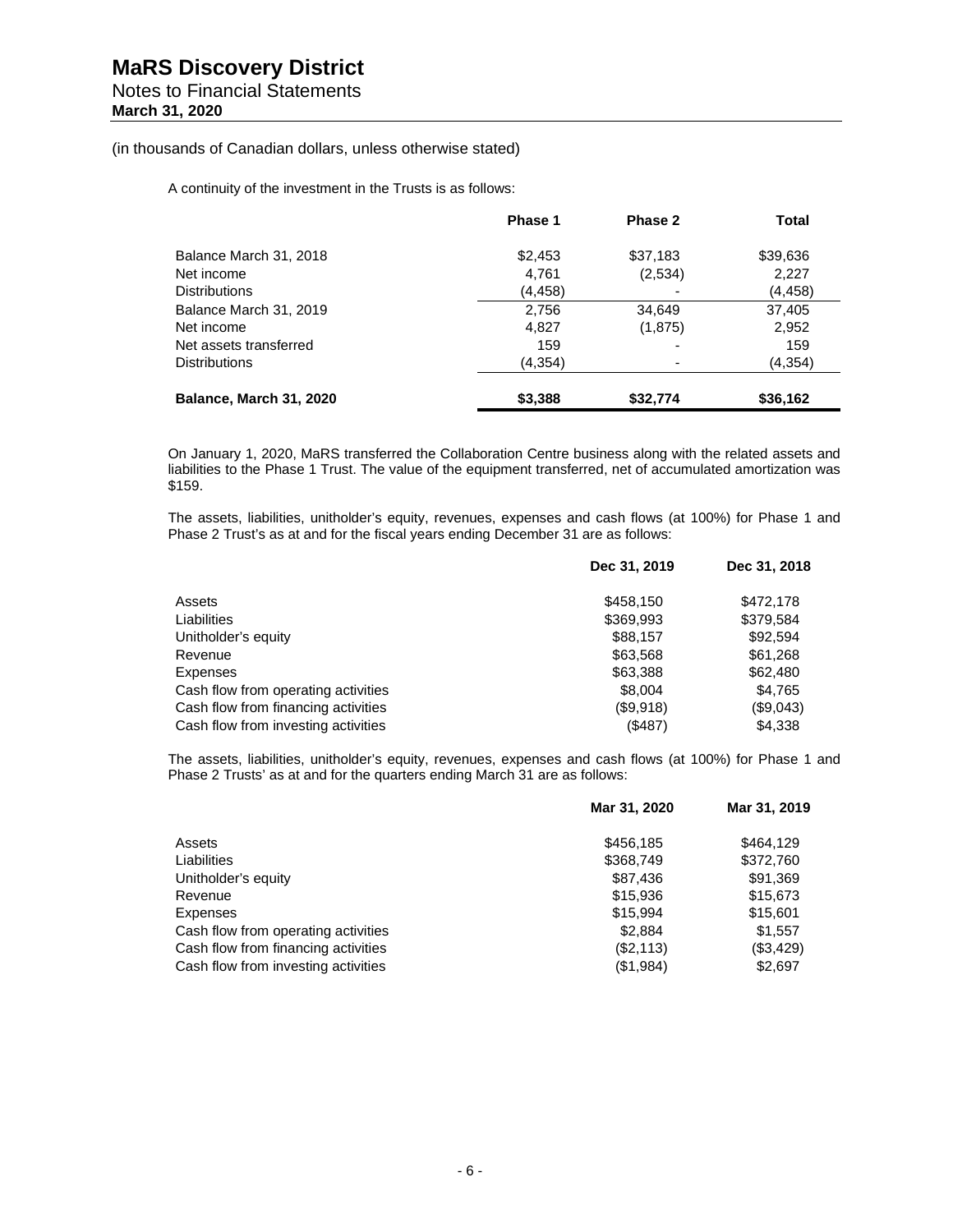Notes to Financial Statements **March 31, 2020** 

(in thousands of Canadian dollars, unless otherwise stated)

## **8. MaRS Discovery Enterprises Inc.**

MaRS Discovery Enterprises Inc. (MDEI) is an Ontario for-profit company with a December fiscal year end. MDEI is an innovation hubs management services company that provides property management, project development and related services to Trusts and MaRS.

The assets, liabilities, unitholder's equity, revenues, expenses and cash flows for the year ended December 31 and quarter ended March 31 for MDEI are as follows:

|                                     | Mar 31, 2020 | Dec 31, 2019 |
|-------------------------------------|--------------|--------------|
| Assets                              | \$324        | \$22         |
| Liabilities                         | \$246        |              |
| Net assets                          | \$78         | \$22         |
| Revenue                             | \$1,141      |              |
| Expenses                            | \$1,084      | \$321        |
| Cash flow from operating activities | \$31         |              |
| Cash flow from financing activities |              |              |
| Cash flow from investing activities |              |              |

# **9. MaRS Investment Accelerator Fund Inc.**

MaRS Investment Accelerator Fund Inc. (IAF) is a Province of Ontario funded seed fund that assists emerging Ontario technology companies to bring their products and services to market. IAF administers the investment of up to \$750 in early stage, privately-held companies, with no significant revenue or institutional investment, that have the potential to be global leaders in their field and provide sustainable economic benefits to Ontario. IAF also provides a comprehensive platform of resources, people, connections and funding that entrepreneurs and innovators can access to launch their new ventures.

IAF makes investments in the form of equity instruments and convertible secured debentures that have maturity dates of 12 to 36 months from date of issuance. In the event of significant financing, acquisition or, at IAF's option, the convertible debenture may convert into equity instruments. The conversion terms may include a share price discount.

The terms of funding permit the Province of Ontario, at its sole discretion, to request the return or transfer of any funds or investments held by IAF.

The assets and liabilities as at March 31 and the revenues, expenses and cash flows for the years ended March 31 for MaRS IAF are as follows:

|                                     | 2020      | 2019      |
|-------------------------------------|-----------|-----------|
| Assets                              | \$82,788  | \$83,249  |
| Liabilities                         | \$82,788  | \$83,249  |
| Operating revenue                   | \$2,404   | \$2,462   |
| Operating expenses                  | \$2,404   | \$2,462   |
| Cash flow from operating activities | (\$2,649) | (\$2,464) |
| Cash flow from financing activities |           |           |
| Cash flow from investing activities | (\$3,328) | \$11,003  |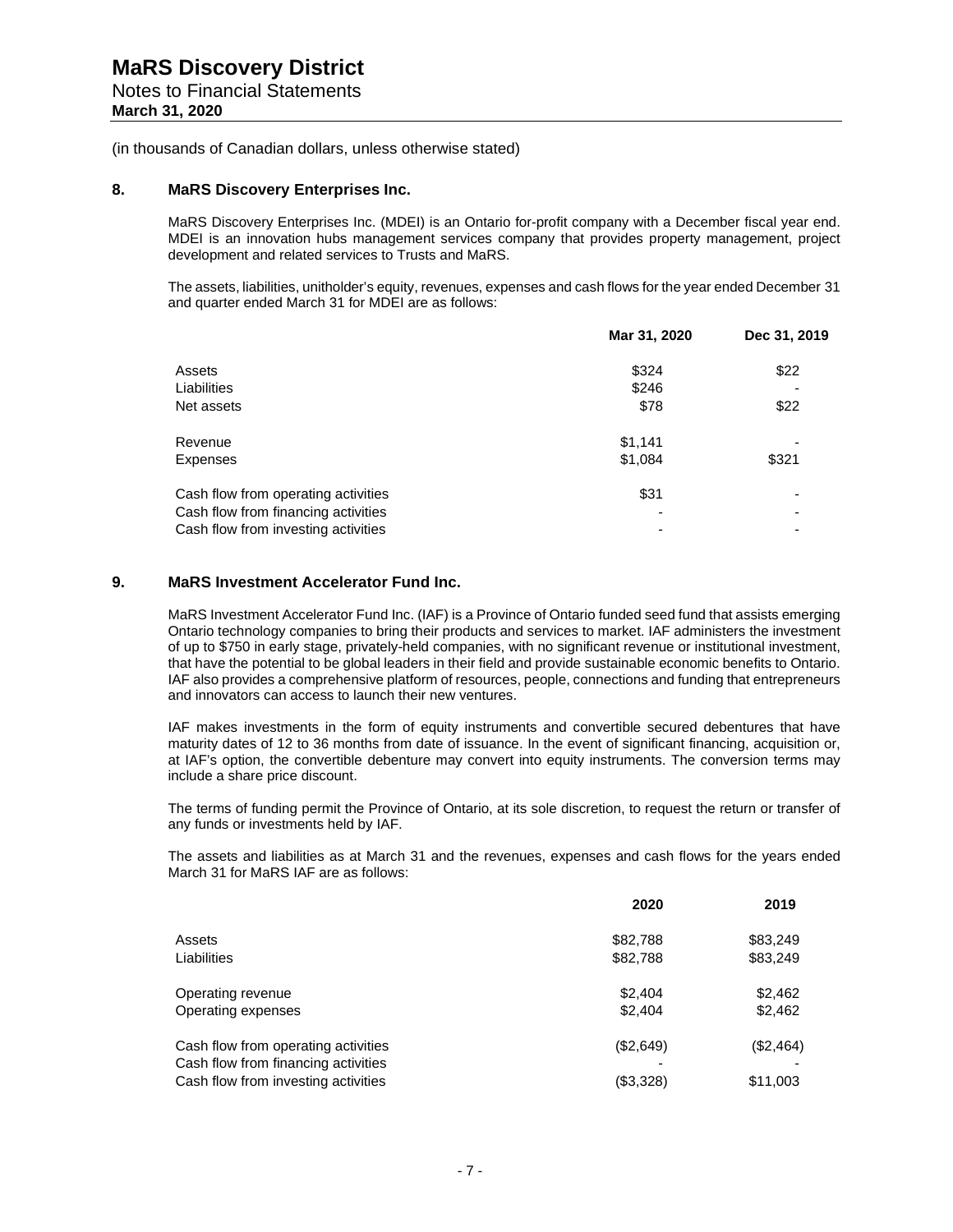# Notes to Financial Statements

**March 31, 2020** 

(in thousands of Canadian dollars, unless otherwise stated)

# **10. Capital assets**

|         |                                    | 2020       |
|---------|------------------------------------|------------|
| Cost    | <b>Accumulated</b><br>Amortization | <b>Net</b> |
| \$1,837 | \$1,787                            | \$50       |
| 1,200   | 1,138                              | 62         |
| 153     | 67                                 | 86         |
| \$3,190 | \$2,992                            | \$198      |
|         |                                    |            |

|                        |         |                                    | 2019       |
|------------------------|---------|------------------------------------|------------|
|                        | Cost    | <b>Accumulated</b><br>Amortization | <b>Net</b> |
| Furniture and fixtures | \$1,892 | \$1,788                            | \$104      |
| Equipment              | 834     | 764                                | 70         |
| Software               | 2,549   | 1,829                              | 720        |
| Leasehold improvements | 294     | 72                                 | 222        |
|                        | \$5,569 | \$4,453                            | \$1,116    |

# **11. Line of credit**

MaRS has a credit facility that includes a \$5,000 revolving demand facility and a \$2,000 revolving lease line of credit. No amounts were drawn on either at March 31, 2020 or 2019. The credit facility is secured by a general security agreement and a guarantee by Phase 1 Trust, supported by a second mortgage in the amount of \$10,000 on the Phase 1 land and building.

## **12. Restricted contributions**

Restricted contributions are funds received in support of specified programs, projects or activities agreed upon by MaRS and various funders. MaRS receives restricted grants from the Province of Ontario and the Government of Canada, and restricted donations and other grants from philanthropic donors and other funders. MaRS also administers partner payment programs on behalf of the Province of Ontario and the Government of Canada. These programs provide flow-through funding to the recipients.

|                                                    | <b>Province of</b><br>Ontario | Government<br>of Canada | Other<br>funders | <b>Partner</b><br>payments | Total    |
|----------------------------------------------------|-------------------------------|-------------------------|------------------|----------------------------|----------|
| Balance,<br>March 31, 2018                         | \$5,908                       | \$235                   | \$3,786          | \$10,934                   | \$20,863 |
| Funds received<br>during the year<br>Recognized as | 13.980                        | 3,686                   | 2.862            | 13.083                     | 33,611   |
| revenue                                            | (16, 620)                     | (3,363)                 | (3,281)          | (14,134)                   | (37.398) |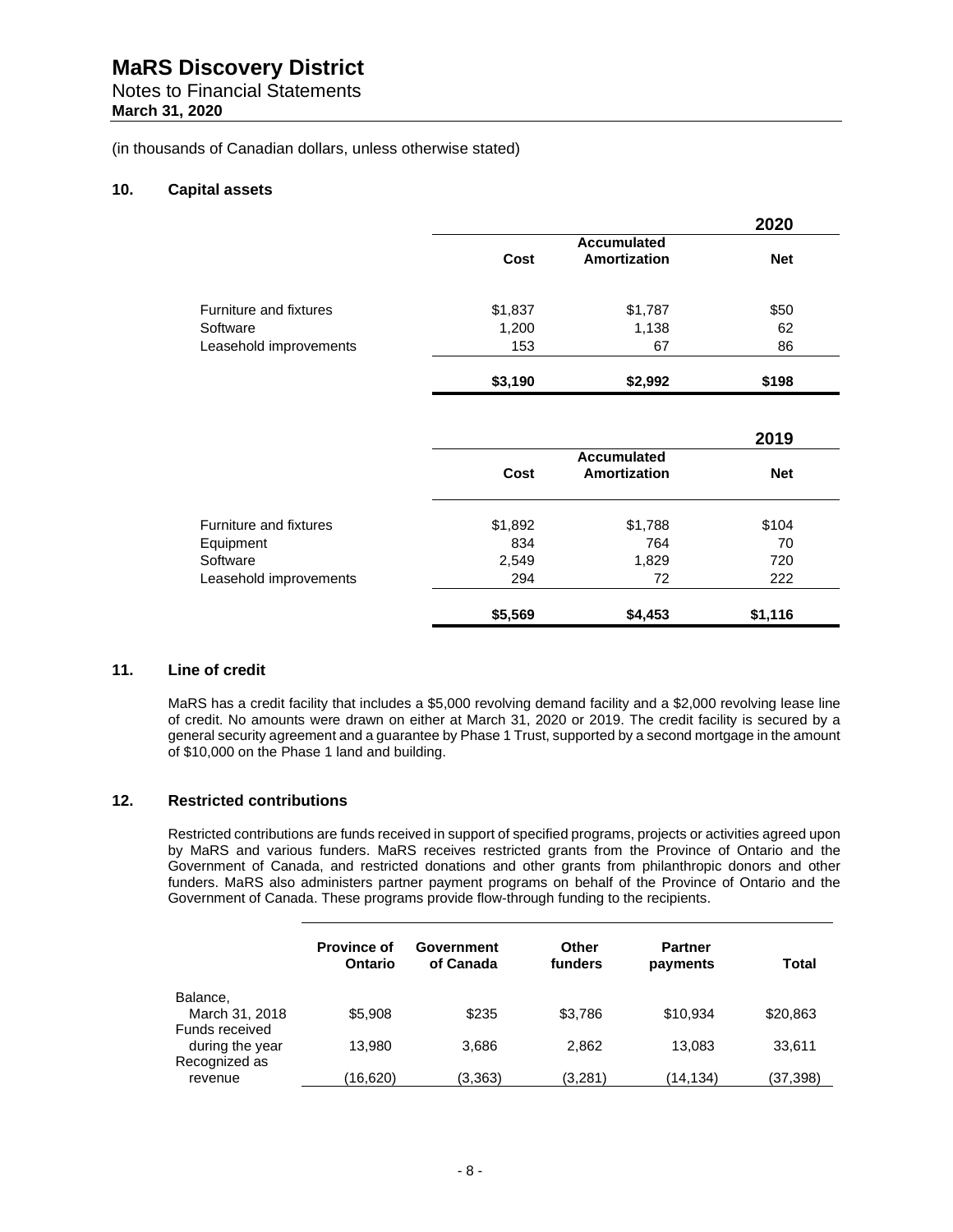Notes to Financial Statements **March 31, 2020** 

|                                   | <b>Province of</b><br>Ontario | Government<br>of Canada | Other<br>funders | <b>Partner</b><br>payments | <b>Total</b> |
|-----------------------------------|-------------------------------|-------------------------|------------------|----------------------------|--------------|
| Balance,                          |                               |                         |                  |                            |              |
| March 31, 2019                    | 3.268                         | 558                     | 3,367            | 9,883                      | 17,076       |
| Funds received<br>during the year | 9.243                         | 6,385                   | 3,672            | 2,523                      | 21,823       |
| Recognized as                     |                               |                         |                  |                            |              |
| revenue                           | (11, 543)                     | (6.051)                 | (4, 717)         | (9,214)                    | (31,525)     |
| Balance,<br>March 31, 2020        | \$968                         | \$892                   | \$2,322          | \$3,192                    | \$7,374      |

(in thousands of Canadian dollars, unless otherwise stated)

The Province of Ontario, through the Ministry of Economic Development, Job Creation and Trade, provides an annual operating grant to MaRS to develop and deliver programs as part of the Ontario Network of Excellence, a province-wide innovation system that supports the needs of entrepreneurs and emerging technology-based companies. These programs include advisory services, educational programs and the development of stronger talent, customer and capital networks for young Ontario companies. MaRS also develops and supports multi-stakeholder innovation initiatives. The Core Funding Agreement with the Province of Ontario has been in place since April 1, 2010 and has provided a total of \$48,500 over the tenyear period ended March 31, 2020. MaRS has received a funding agreement extension to March 31, 2021 for a further \$3,500.

The Province of Ontario funded programs also include the Business Acceleration Program, Data Catalyst and Ontario Scale-Up Vouchers Program.

The Government of Canada, through the Federal Economic Development Agency for Southern Ontario, provides funding to MaRS that supports the Regional Economic Growth Through Innovation Program. The program aims to advance innovation in strategic sectors of the economy, strengthen SMEs innovation capacity, and foster increased collaboration to support the development of early stage business growth. The funding agreement with the Government of Canada has been in place since March 20, 2019 and will contribute a maximum of \$17,503 for costs incurred by the organization over a five-year period ended December 31, 2023.

The programs supported by other funders include the MaRS Centre for Impact Investing and the MaRS Solutions Lab (note 13).

The partner payment programs include the Ontario Regional Innovations Centres (managed by the Business Acceleration Programs), and Ontario Voucher and Growth Coach funding (managed by Ontario Scale-Up Vouchers Program).

### **13. Long-term restricted contributions**

The organization has received long-term restricted contributions to support the MaRS Solutions Lab, a program dedicated to using new approaches to solve elusive societal problems. The agreement with the funders provides that both the contribution and the income derived from the contribution's investment are to be used to support the program over time. During the year the long-term restricted contribution increased by \$166 representing investment income of \$181 in excess of funds used by the program of \$15 (2019 – investment income of \$165).